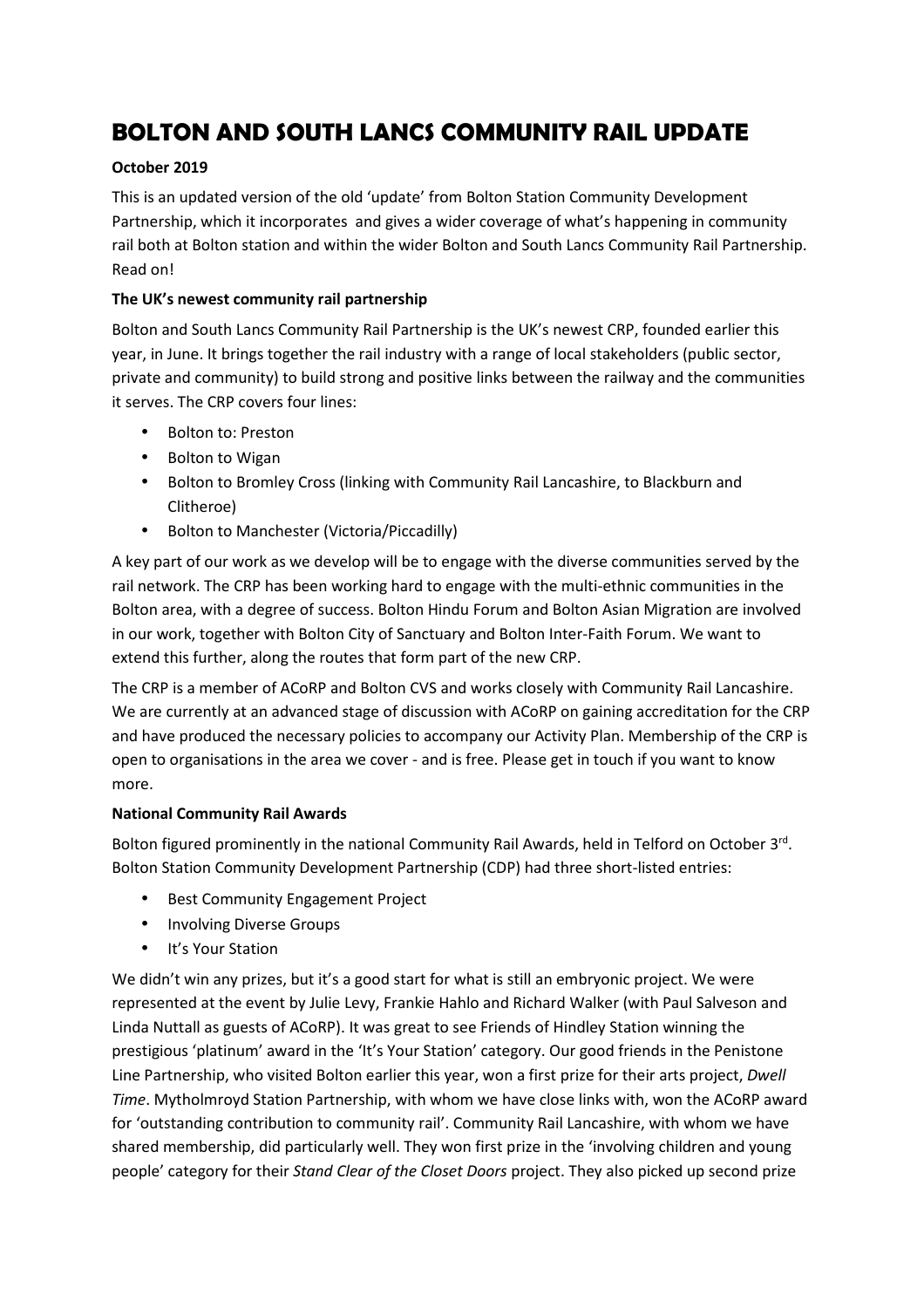in 'involving diverse groups' for their *On Track to Train* project. They scored another first in the small projects award for *Bringing Sunshine to Morecambe*. Well done all of you.

### **CRP Funding agreed**

The really good news for the community rail partnership is the award of three-year funding to enable us to employ a community rail officer. The job description has been agreed by the CRP management committee and we will be advertising what we hope will be a full-time job soon. The emphasis of the job will be very much on community development and social inclusion (you don't have to be a rail expert!) If you are interested in applying, please send an expression of interest to CRP Chair Paul Salveson in the meantime: paul.salveson@myphone.coop

## **Platform Gallery progress**

The Platform Gallery on Bolton station, managed by the station partnership under the lead of Julie Levy, has now held three exhibitions. The current activity is a residency by local artist Phil Porter, starting on Monday – feel free to pop in and say hello if he's there. His exhibition ('The Journey') will begin on October 21. Phil will be giving a talk about his works, date to be confirmed. During November, Westhoughton artist Andy Smith has a residency and exhibition. Details next month. Other exhibitions are planned taking us through to next Summer. The gallery was recently awarded a generous grant by TransPennine Express to complete fitting out of the space.

# **City of Sanctuary walks: next one Saturday October 26th**

Our next guided walk with Bolton City of Sanctuary is on Saturday October 26<sup>th</sup>. Meet at Bolton station at 12.15 for the 12.26 train to Farnworth for what we think will be a fascinating (and easy) walk around some real hidden gems of our area. Bring a packed lunch, strong footwear and waterproofs. If you want to be on the mailing list email us at **boltonstationcdp@gmail.com**

#### **Christmas is coming: Market on the Station planned**

The station partnership is hoping to have a Christmas Market on Platform 4/5, complementing Bolton's well-established Christmas Market in the town centre. Final date to be agreed but it's looking very much like December 14<sup>th</sup>. We want to have a mix of community groups and small businesses bringing a seasonal flavour to the station. The event will build on our successful 'Food and Drink Fringe Festival' on August 24<sup>th</sup>, which attracted 25 stalls and hundreds of visitors. Let us know if you'd like a stall – as before, it is free of charge. **boltonstationcdp@gmail.com** 

#### **Platform Planters**

The station partnership now has a small group formed to develop the station gardening activity. 'Platform Planters' have had their first meeting and are hoping to develop some ideas for making the space at the south end of platforms 4/5 into an attractive and welcoming space.

#### **Station Developments**

Discussions between the University of Bolton, Network Rail and Northern re the lease for the 'community space' are on-going but there are hopes of completion soon. The university has exciting plans to use space upstairs on Platforms 4/5 for community arts projects and student incubation units. One issue that we are trying to address is accessibility to the upstairs area. An 'Access for All' application is being submitted to the Department for Transport for a lift, and we hope to hear if it's successful fairly soon. Separate discussions on the commercial unit on Platform 4 are coming to a conclusion soon and we hope to welcome a very positive addition to the station!